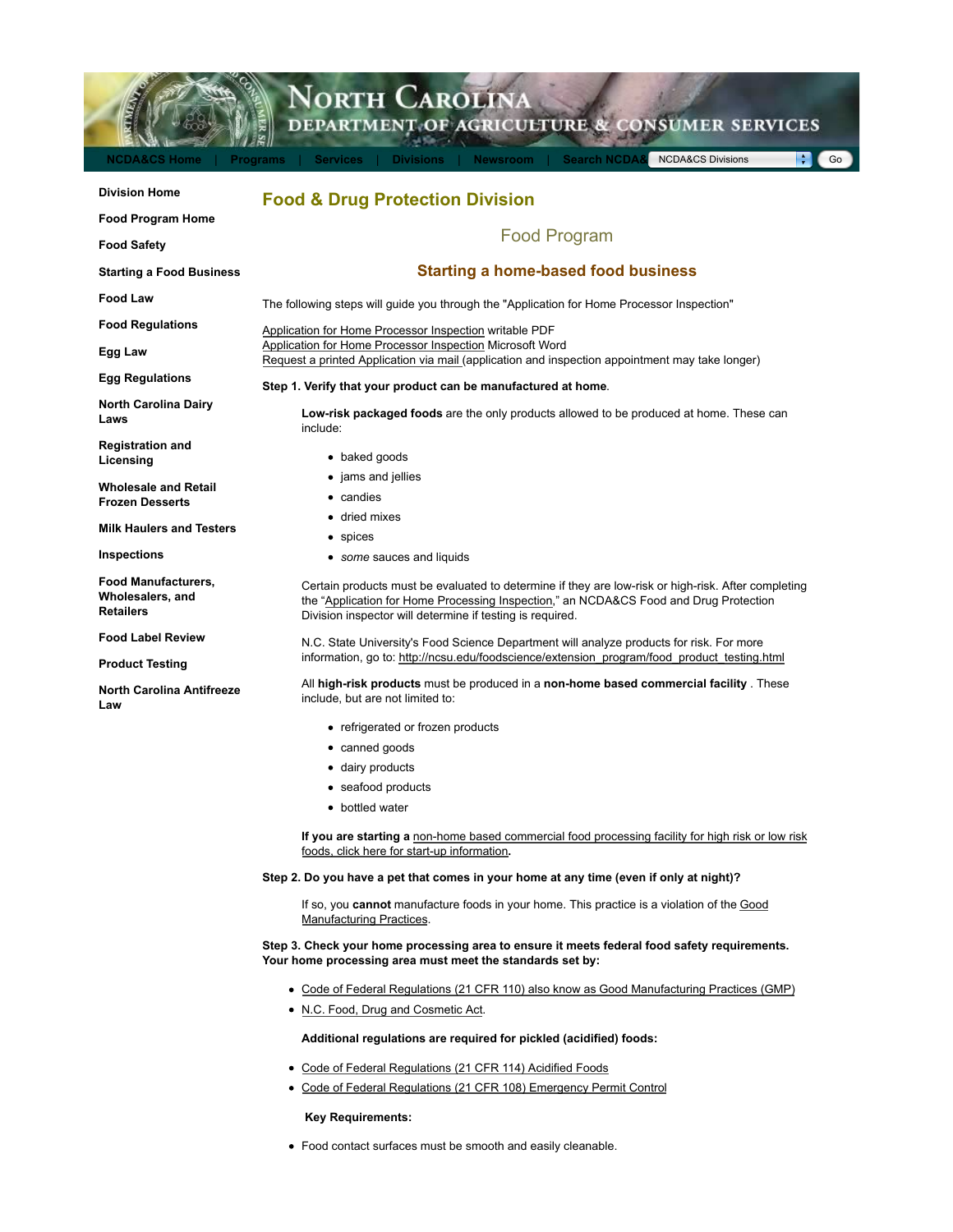- No pets in the home at any time.
- Restroom and hand washing facilities- must have hot and cold running water easily accessible from
- processing area. Kitchen sink is for food preparation only, hand washing must be done in a separate sink.
- Thermometer must be kept in refrigerator to monitor temperature.
- Waste must be carried away from the house in an acceptable fashion (sewer or septic system)
- All light bulbs in the kitchen must have protective shields or be shatter-proof.

#### **Step 4. Check local license and zoning information**

If you have determined that you qualify as a home-based business, check with your local government for compliance with local zoning laws. Also check your neighborhood organizations to be sure a home-based business is allowed in your neighborhood. County government links: www.ncacc.org/countyinfo.htm City or town government links: www.sog.unc.edu/library/cities.html

# **Step 5. Well water inspection**

If your home has municipal/city water, you will need a copy of your most recent bill.

If your only water source is from a well, the water must be tested for coliform bacteria before an inspection is made. Test results within 1 year of your application and must be attached with your completed application. Water testing is available from private companies or your local health department.

## **Step 6. Develop your business plan**

Provide a brief description of your business to be included with your application to become a home processor. The following items should be included:

- Ingredients used and the suppliers
- A plan for storage for supplies, equipment and finished product
- A general production flow including procedures and equipment used
- How you will transport products
- List potential locations where you plan to sell your product (ex. farmers market, retail from home, local fairs, local businesses)

The NCDA&CS Marketing Division can provide additional help developing a business plan. Visit www.ncagr.gov/markets/agbizmarketing.htm

### **Step 7. Food product labels**

Any products to be sold to consumers must be packaged to protect them from contamination. A label must be affixed to the package with:

- **1. Product name**
- **2. Manufacturers name and address**
- **3. Net weight of the product in ounces/pounds and the gram weight equivalent**
- **4. Complete list of ingredients in order of predominance by weight**

The label must declare all of the components of the ingredient you use [ie: for the ingredient self-rising flour you would see "enriched bleached wheat flour(contains bleached wheat flour, niacin, reduced iron, thiamin mononitrate, riboflavin and folic acid), salt, sodium bicarbonate, monocalcium phosphate, sodium aluminum phosphate, calcium sulfate.)"]. The easiest way is to copy directly from the ingredient package for each of the ingredients. Any duplications of an ingredient can be deleted after listing where it is most concentrated (ie: sugar may occur as sugar itself, and also in chocolate chips).

Any food individually packaged for self-service sale must be labeled and adequately packaged to protect them from contamination. Foods "custom made" or "on demand" for sale as a single unit (ie: wedding cake, cake for a restaurant to serve, or a dozen cookies in bulk package for a restaurant to serve) can be exempt from individual labels. Also, if the product is served on demand from a secure bulk container or display case when the customer asks you for it, you can be exempt. However the ingredient information must be available upon request by the consumer. If you do not make comparative nutrition claims (ex. low fat, sugar free) you may be exempt from including the nutrition facts panel information on your product as a small business.

More information on labeling requirements is available at:

- www.fda.gov/
- ncsu.edu/foodscience/extension\_program/nutrition\_labeling.html

### **Step 8: Complete the Application for Home Processing Inspection**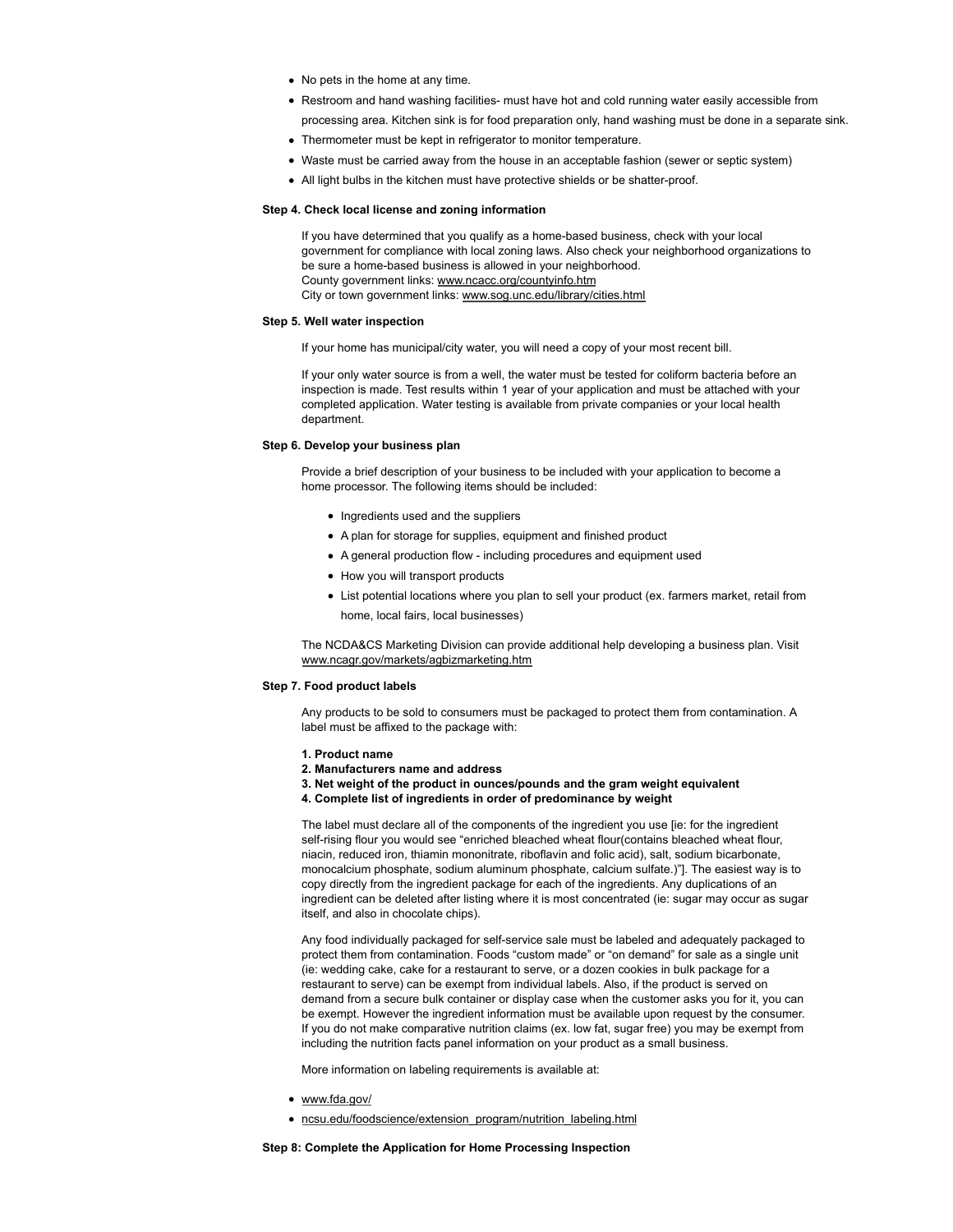| Email the completed form to:<br>homeprocessing@ncagr.gov             | or | Mail the completed form to:<br>Kaye J. Snipes<br>169 Boone Square Street, #168<br>Hillsborough, NC 27278 |
|----------------------------------------------------------------------|----|----------------------------------------------------------------------------------------------------------|
| Complete the Application for Home Processor Inspection (link to PDF) |    |                                                                                                          |

Within two (2) weeks of sending your application, a Food Regulatory Specialist will contact you to arrange a home processing facility inspection. You will be sent a copy of all relevant federal and state regulations for your review and to prepare your facility for inspection.

**After sending your completed application, please check your Email periodically for correspondence from our Regulatory Specialists. Inspection appointments are typically made over email. For applicants without email access, appointments will be made by phone.**

Send questions regarding home processing to homeprocessing@ncagr.gov.

### **Product Testing**

After receipt of your application the Food Regulatory Specialist may determine that product testing is required to ensure your product can be manufactured in a home kitchen.

The following products may need to have product testing:

- Acidified foods (ex Pickles): pH testing
- Dressings/sauces: pH
- "Moist" breads/cakes, and some pies: Aw (water activity) and pH
- Any questionable products: Aw and/or pH

## **Product testing is available through** N.C. State University **or other commercial labs**

## **The inspection process:**

Inspectors may require product testing (water activity and/or pH) BEFORE the inspection to ensure your product is safe for home processing.

A home-based kitchen inspection checks the kitchen to be sure it is clean, constructed of suitable materials and is free of any pest activity (insect or rodent). Remember that indoor pets would also be considered pests. No indoor pets or pests are allowed.

Standard household equipment and appliances are acceptable. The equipment and appliances can be used for both personal and commercial use. Standard household sinks are acceptable. The kitchen should be free of decorative materials which could collect dust. Running water at a suitable temperature and pressure is required. There is not a specific temperature requirement for hot water, as long as it is hot enough to accomplish cleaning and sanitizing of equipment and utensils.

Waste should be conveyed away from the house in an acceptable fashion (Sewer or Septic Tank) Any lights in the kitchen or any processing or packaging areas should be shielded against accidental breakage.

The inspection will be focused on the kitchen and other areas where processing and packaging of products may take place. Areas of the house in which materials, ingredients and equipment are stored will also be inspected. Inspectors may also walk around the exterior of the house to verify that the foundation is intact and will not allow for the entry of pests.

A permit is not issued, but inspectors will alert the homeowner to any possible violations of the N.C. Food, Drug and Cosmetic Act.

#### **Other steps:**

### **File for a tax number**

There are several types of tax numbers. If a business is planning to have sales, a Sales & Use Tax number (AS/RP1 form) is required. Businesses having employees are required to obtain a Federal Employer Identification number (SS-4 form) along with a N.C. withholding tax number. The N.C. Business License Information Office can provide application forms to businesses for these numbers.

## **Register business name**

The type of business structure determines where a business name (assumed name) should be registered. A Certificate of Assumed Name for sole proprietorships and partnerships must be filed with the Register of Deeds in the county or counties where businesses plan to operate.